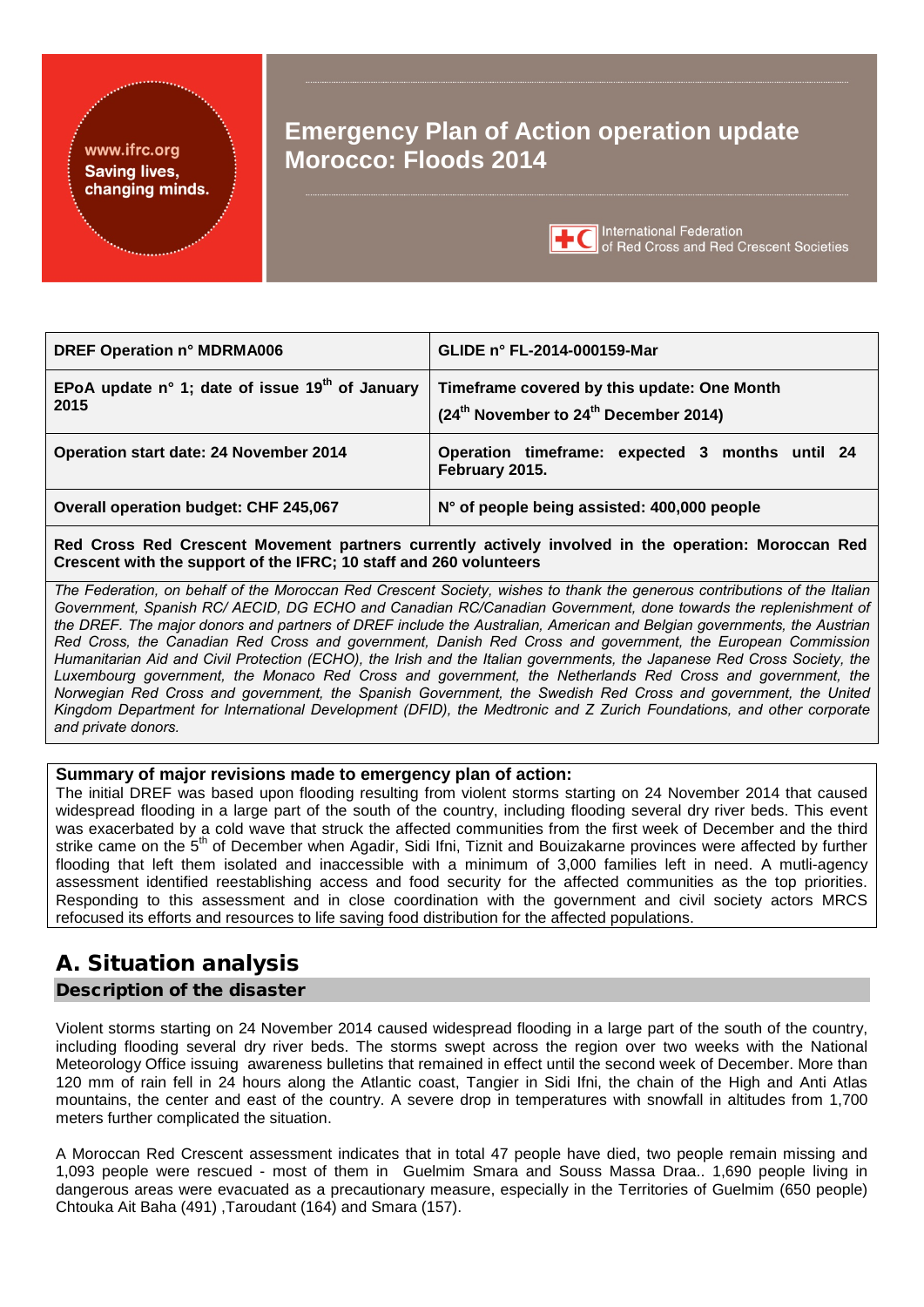Thousands of adobe (mud brick) houses have been destroyed and more than 100 roads were cut by the flood waters, including six national highways. A report issued by the Ministry of Equipment, Transport and Logistics indicated approximately1,000 bridges (of the national total of 7,800 bridges) were damaged by the flood waters. Nine national roads (of a total of 14) and 22 regional ways (of a total of 36) and 35 regional roads (of a total of 51).

A cold wave in the first week of December complicated the situation and affected rural communities in the Ouarzazate region. The situation remains critical in all these provinces due to the high level of the rivers and wadis, dams and the overflowing of the dams. The fact that the traditional adobe houses are fragile and that access to remote communities remains difficult further exacerbates the situation and the risks that affected communities continue to face.

A second round of flooding occurred in the region of Agadir, Sidi Ifni, Inazgan, in the south west of Morocco, requiring MRCS to review their original operational plan and to focus on meeting the life-saving needs of the additional populations affected by this second round of flooding.

#### Summary of current response

#### **Overview of Host National Society**

The Moroccan Red Crescent is part of the national disaster plan and collaborates well in its auxiliary role with local authorities, health services, civil protection, and armed forces in the field of assessment, relief, delivery of food and non-food items, provision of first aid, transport and psycho-social support.

Since the start of the floods the Moroccan Red Crescent, through its regional and local committees, has been present in affected regions and communities - mobilizing and organizing intervention teams and maintaining close contact with the central headquarters to report on the changing situation and the assessed needs. First aid posts were established in close coordination with health authorities in the different provinces.

The Moroccan Red Crescent has been active since the initial weather alerts, placing its volunteers on alert. Regular monitoring and assessment of the situation was conducted as the storms and flooding evolved and will continue in order to identify subsequent needs of the affected people and communities.

The relief operation is primarily focusing on the Sousse-Massa-Draa region (Agadir, Taroudant, Ouarzazate), Guelmim Smara region (Guelmim , Tinghir) and Marrakech Tensift Al Haouz region - focussing on collaborating with the authorities on distribution of food and non-food items (blankets and mattresses) as well as providing first aid, psycho-social support and transport facilities to the affected people and on-going needs assessment.

In the field of health, Moroccan Red Crescent mobile medical teams have been operating in the districts most threatened, providing not only first aid and basic medicines but also organizing health awareness and prevention activities. At the request of national and regional authorities, the Moroccan Red regional authorities, the Moroccan Red Crescent provincial committees have established

several Red Crescent posts providing 24 hours service to communities*.*



*Moroccan Red Crescent volunteers distributing food, provisions from Royal Moroccan gendarmerie Helicopter. Photo Credit: MRCS*

Under the Royal Instructions routing transfer of basic food items, blankets and tents to isolated communities by air*,* by the Royal Armed Forces with support of the Royal Gendarmerie continues. Distribution 2,400 food parcels to affected families in the regions of Taroudant, Sidi Ifni, Ouarzazate, Figuig ,Haouz Chichaoua and Tinger. 10 ships loaded from the port of Agadir with food items, as well as plants for water treatment and gas arrived on the second week of December) the port of Sidi Ifni.

The Ministry of Interior has identified significant losses and continuing needs, especially in the livelihoods and food security sectors. Moroccan Red Crescent is assisting affected families as they return to their homes, for example supporting in the ongoing clean-up and continues to provide psychosocial support to families in social institutions and schools*.*

#### **Overview of Red Cross Red Crescent Movement in country**

The IFRC issued a DREF in support of the MRCS activities and is providing technical guidance and support through the regional office in Tunisia and the Zone office in Lebanon.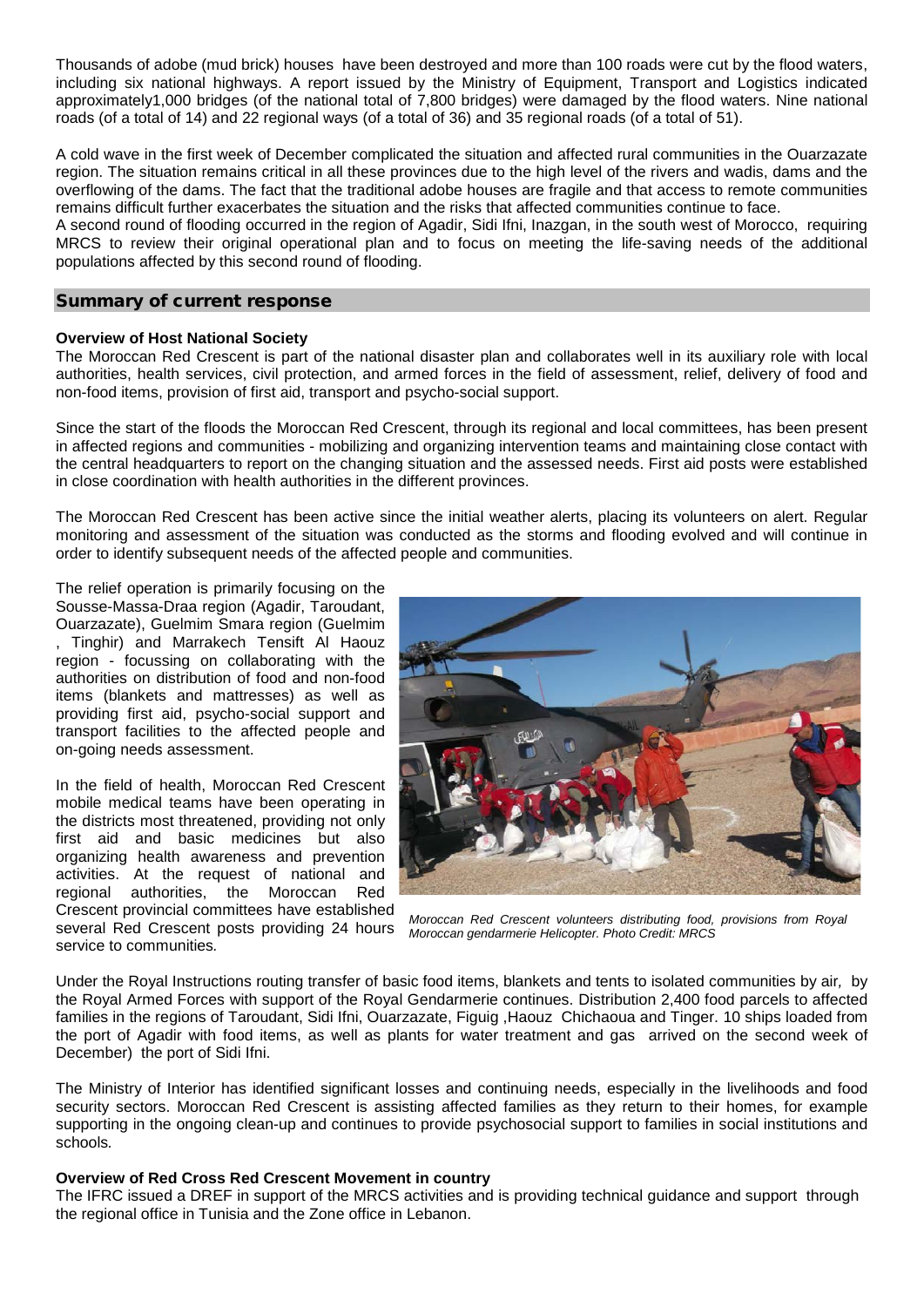#### **Overview of non-RCRC actors in country**

The government has led coordination of life saving and relief activities from the field to the National capital - crisis committees have been established and bring together all the national and international stakeholders..

In accordance with Royal instructions, basic foodstuffs, blankets and tents are being dispatched to flood-hit areas by helicopters deployed by the Royal Armed Forces and the Royal Gendarmerie as there was no way to deliver aid for victims locked in a crisis. The Spanish government has offered to the Moroccan government, emergency aid made of non-food items and search *and rescue* in the province of Guelmim, as part of the military cooperation between the two countries.

#### Needs analysis and scenario planning

When the DREF was launched the original plan targeted 1,100 families and Moroccan Red Crescent also added non-food items (NFI) for 2,100 families, drawing on emergency buffer stocks maintained by Moroccan Red Crescent.

Moroccan Red Crescent (MRCS) has acted in the early hours of the disaster by following weather alerts and warnings

on road cuts. Since the installation of Interior Ministry monitoring and coordination unit, MRCS was asked to make available it warehouses at both central and regional levels.

Initial assessments emerged the needs expressed in the proposal of the DREF. Over the following days the situation deteriorated and some additional areas were declared in disaster.

On 5<sup>th</sup> of December Agadir, Sidi Ifni, Tiznit, Bouizakarne provinces were affected by further flooding that left them isolated and inaccessible with a minimum of 3,000 families in need. A mutli-agency assessment identified reestablishing access and food security for the affected communities as the top priorities. Responding to this assessment and in close coordination with the

government and other actors MRCS refocused its efforts and resources to life saving food distribution for the affected population.

*MRCs volunteers providing Psychological First Aid- November 2014. Photo Credit: MRCS*

In Line with the assessed needs, MRCS was asked to provide blankets and food and distributed 2,400 food bags to affected families as well as 5,500 blankets.

• **Clothing and Textiles**: As planned 5,500 blankets were planned for distribution to affected population. They were transported by road from Rabat and distributed by air and by water channels to the victims. Since the needs have changed towards food, MRCS requires a reallocation of funds for of purchases of foodstuffs. The delivery of aid was conducted by air and by water route in times of crisis because the roads have been cut.

• **Water, Sanitation and Hygiene**: MRCS continues to promote and raise awareness on hygiene in the affected areas; knowing that hygiene products are needed in those situations, but as stated before and because of the quick change of the needs MRCS requires a reallocation of the balance to be able to respond to the real need of the most affected population, and purchase foodstuffs. The delivery of aid was conducted by air and by water route in times of crisis because the roads have been cut.

• **Teaching materials**: MRCS provides psychological first aid services to the victims especially children and continues to provide this service in the affected areas, e.g. children's entertainment. In order to meet the food needs MRCS asks to reallocate the budgeted amount for teaching materials to food budget.

• **Information and Public Relations**: In considering priorities given the changed nature of the operation MRCS identified the urgency of responding to basic food needs rather than printing handouts while the victims were in need. Accordingly MRCS requests the agreement for budget reallocation of this line to the food budget line.

• **Communications:** MRCS has supported communication via the payment of telephone charges and internet fees from their own resources and requests the agreement for budget reallocation of this line to the food budget line.

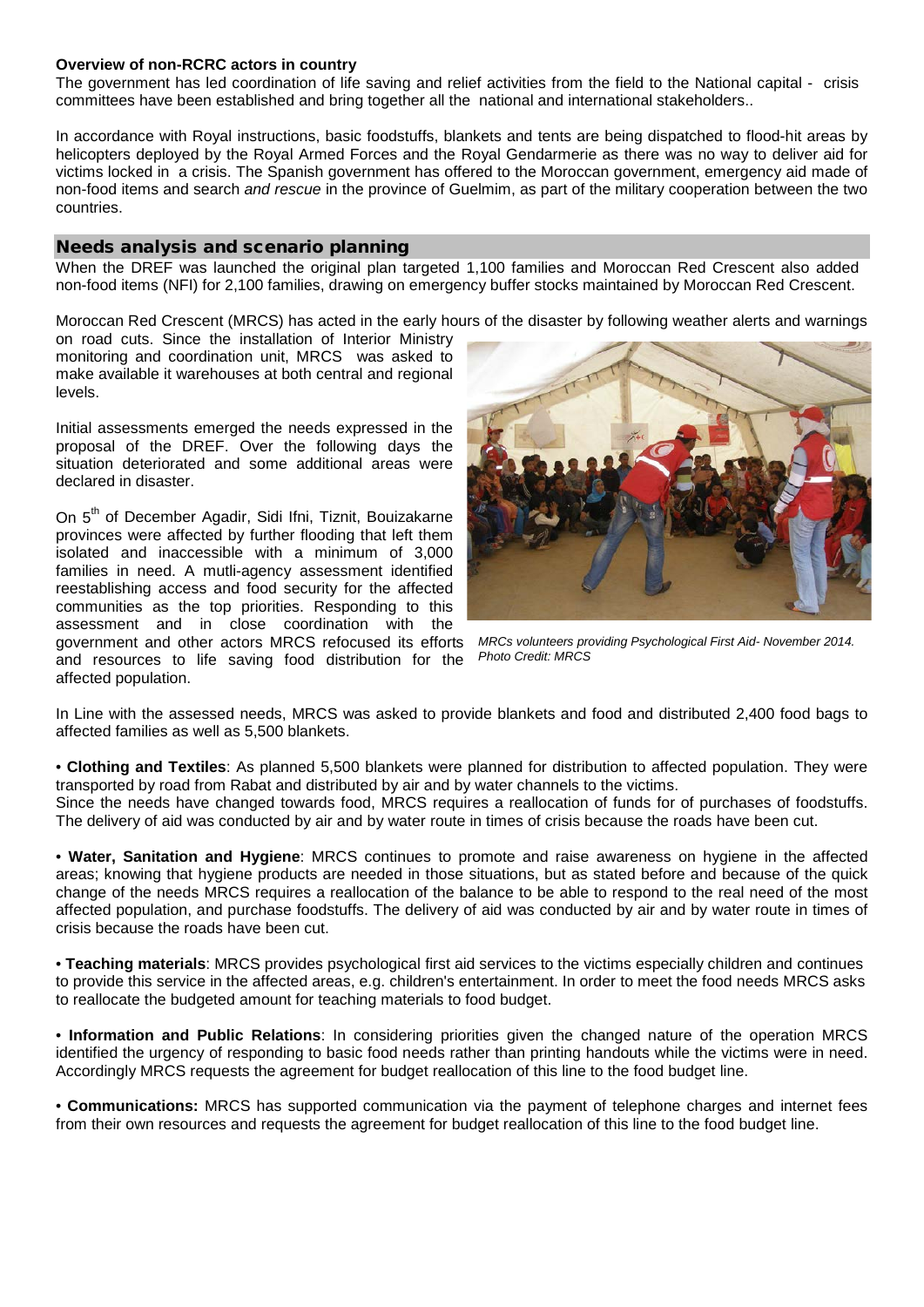## Risk Analysis

| <b>Risk</b>                                                                                                                                               | <b>Mitigation</b>                                                          |
|-----------------------------------------------------------------------------------------------------------------------------------------------------------|----------------------------------------------------------------------------|
| The limited access to the areas affected by the floods,<br>the poor road infrastructure is the great obstacle and<br>may impediment the assistance effort | Transportation of assistance by military helicopters and<br>by using boats |
| The passage from flood to cold wave                                                                                                                       | Adapt the assistance to the new needs                                      |
|                                                                                                                                                           |                                                                            |

## B. Operational strategy and plan

The DREF allocation is currently used to procure and distribute food and non-food items, to reconstitute basic stocks of Moroccan Red Crescent, and to provide essential services such as first aid and psycho-social support in Sous Mass Draa and Guelmim Smara regions. The Moroccan Red Crescent will continue to assist the authorities in the area with the focus being oriented to the victims of the cold wave and the second round of flooding.

#### **Shelter and settlement:**

**Outcome 1:** Shelter assistance and non-food assistance is provided to affected population under national coordination mechanism

| <b>Output 1:1,100 families receive basic emergency shelter items (blankets, mattresses kitchen sets and cloches) and</b><br>appropriate tools for shelter improvement and/or cleaning |          |                   |                        |
|---------------------------------------------------------------------------------------------------------------------------------------------------------------------------------------|----------|-------------------|------------------------|
| <b>Activities</b>                                                                                                                                                                     | on time? | Is implementation | % Progress<br>estimate |
|                                                                                                                                                                                       | Yes      | No.               |                        |
| Identification of most vulnerable families to receive shelter assistance                                                                                                              | x        |                   | 100%                   |
| Consultation with the families to the identification of the most appropriate                                                                                                          | X        |                   | 80%                    |
| tools needed (shelter or cleaning)                                                                                                                                                    |          |                   |                        |
| Local procurement, transportation and distribution of blankets, and food.                                                                                                             | X        |                   | 90%                    |
| Monitoring and evaluation of relief activities and reporting on relief<br>distributions                                                                                               | x        |                   | 30%                    |
| Resupply of Moroccan Red Crescent stocks with the remaining items (For<br>700 Families)                                                                                               |          | x                 | 10%                    |
| Continuation of needs assessment and monitoring of the emergency<br>situation                                                                                                         | X        |                   | 100%                   |

- $\div$  5,500 blankets were distributed to the affected families representing 100% of the planned assistance.
- The balance of this budget is requested to be transferred to Food Distribution to respond to the assessed needs and in close coordination with Government and civil society actors as a contribution to an urgent need extending food support to 24,000 families.

## **Water, Sanitation and hygiene Promotion:**

**Outcome1:** The risk of water and sanitation related diseases has been reduced through access to safe drinking water and appropriate sanitation to reduce the risk of water-borne diseases and hygiene promotion(disinfectant, canisters and hygiene parcels )

**Output 1:**The sanitation and hygiene knowledge and behaviour of the targeted people is improved through hygiene promotion and distribution of disinfectant, canisters and hygiene parcel

| <b>Activities</b>                                                      | on time?   | Is implementation | % Progress<br>estimate |  |
|------------------------------------------------------------------------|------------|-------------------|------------------------|--|
|                                                                        | <b>Yes</b> | <b>No</b>         |                        |  |
| Conducting of detail assessment for the identification of intervention | x          |                   | 100%                   |  |
| areas                                                                  |            |                   |                        |  |
| Distribution and replacement of stocks with 2,400 hygiene parcels      |            | x                 | 0%                     |  |
| Conducting of hygiene and environmental sanitation Promotion           | X          | x                 | 30%                    |  |
| activities for the affected families by the MRCS volunteers            |            |                   |                        |  |
| Monitoring of the household level use of water treatment and storage   |            | x                 | 0%                     |  |
| Organization of awareness campaign on hygiene promotion, water         | x          |                   | 30%                    |  |
| borne diseases and DRR                                                 |            |                   |                        |  |

 The balance of this budget transferred to Food Distribution to respond to the assessed needs and with close coordination with Government and civil society actors and NGO's as a contribution to an urgent need extending food support to 24,000 families.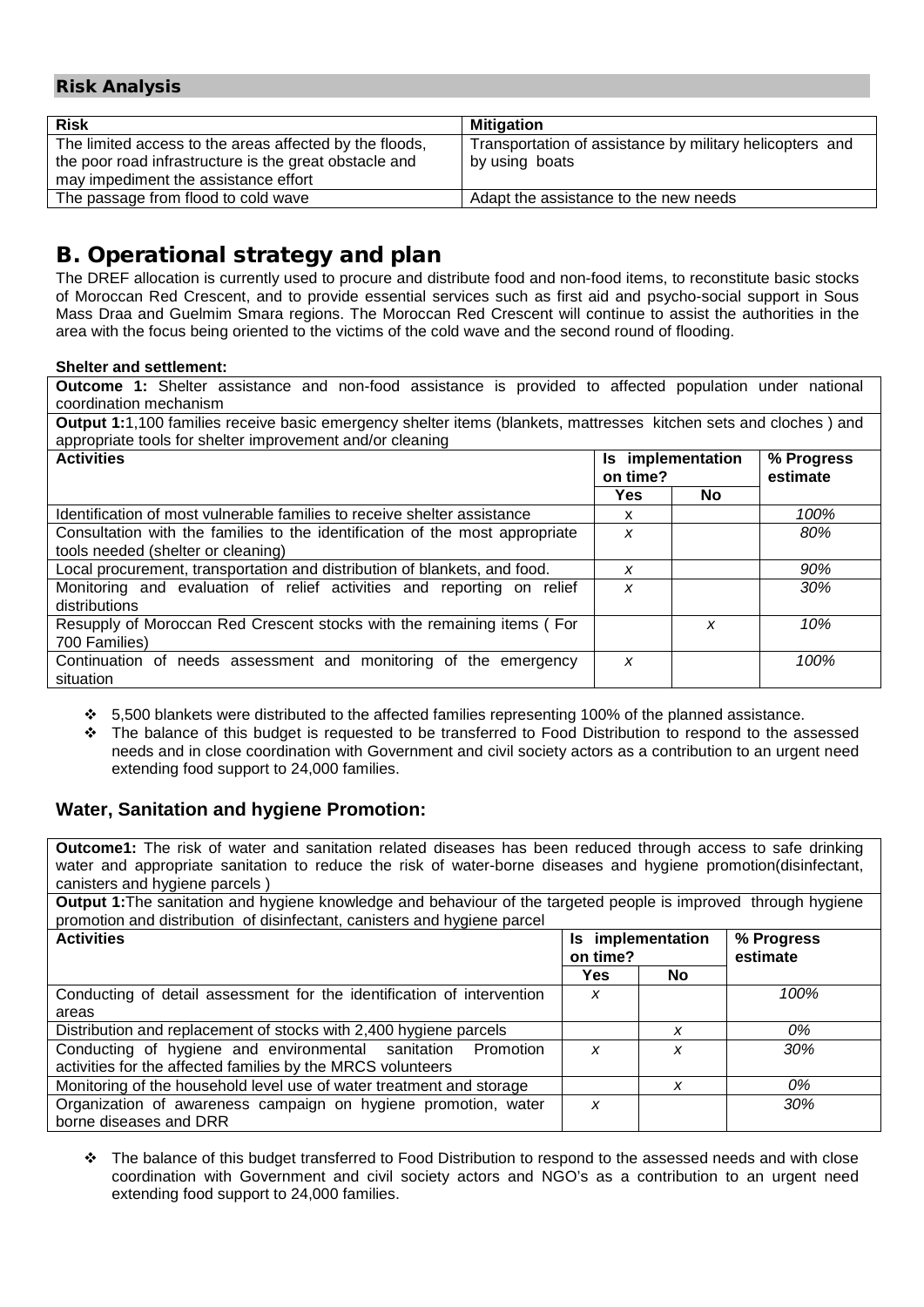**Outcome 1:** The immediate risks to the health of affected populations are reduces **Output 1:**The Psychosocial support is provided to the target population Activities **Is implementation on time? % Progress estimate**  Yes No Provision of psychosocial support to affected communities with a special focus on children, women and elderly. *x 70%* Provision of first aid activities in the MRCS health posts *x 100%*

- Psychosocial activities are going on at social centres, school and transitional shelter, many children are involved in this activity.
- First Aid activities are going on at all the MRCS health posts with the medical materials that have been purchased and are planned to continue depending on assessed needs and available stocks.

#### Overall Objective

The initial DREF was based upon flooding resulting from violent storms starting on 24 November 2014 that caused widespread flooding in a large part of the south of the country, including flooding several dry river beds. This event was exacerbated by a cold wave that struck the affected communities from the first week of December and the third strike came on the 5<sup>th</sup> of December when Agadir, Sidi Ifni, Tiznit and Bouizakarne provinces were affected by further flooding that left them isolated and inaccessible with a minimum of 3,000 families left in need. A mutli-agency assessment identified re-establishing access and food security for the affected communities as the top priorities. Responding to this assessment and in close coordination with the government and civil society actors MRCS refocused its efforts and resources to life saving food distribution for the affected population*s*.

#### Proposed strategy

As a member of the crisis committee led by the government, the MRCS is aware of the various operational changes and gaps as they emerge and has revised the operational strategy to reflect the realities of the situation as it affects communities. The good reputation and physical presence of MRCS in communities across the nation enables MRCS to reach the most vulnerable – particularly those living in remote communities.

Recognizing the changing operational context and the subsequent vulnerabilities and needs of communities now seriously affected by the cold wave phenomenon and the second round of flooding, MRCS is focusing on a strategy that continues and extends the food distribution activities; continues psychosocial support activities for the children who are most affected and living in precarious circumstances; coordinating a recovery assessment in the coming weeks with the aim of providing all partners (including national and local authorities, international agencies, donors and local communities) with a holistic, multi-sectorial overview of the damage and loss and the priority recovery needs that could be addressed in a future possible appeal*.* 

#### Operational support services

Recognizing the changing context of the disaster and with new needs arising due to the Cold Wave, MRCS will require additional technical support from the IFRC at the regional and Zone offices.

#### **Human resources**

A small and qualified team from Moroccan Red Crescent and the MENA Zone office will support the proposed recovery assessment. Programme implementation, coordination activities, etc. will continue to be delivered by Moroccan Red Crescent volunteers supported by staff.

#### **Logistics and supply chain**

The food parcels and relief items were delivered by trucks from the Agadir MRCS warehouse to the affected areas where the Royal Moroccan military has taken lead to transport supplies by helicopters to the isolated areas.

#### **Communications**

The MRCS will cover by his own resources all the costs related to communication areas, about the DREF operation as well as the cost of the committed satisfaction beneficiary survey.

#### **Security**

For security issues, as well as for accessibility reasons the MRCS has been collaboration with military, to distribute and facilitative the distribution of all humanitarian aid to affected areas.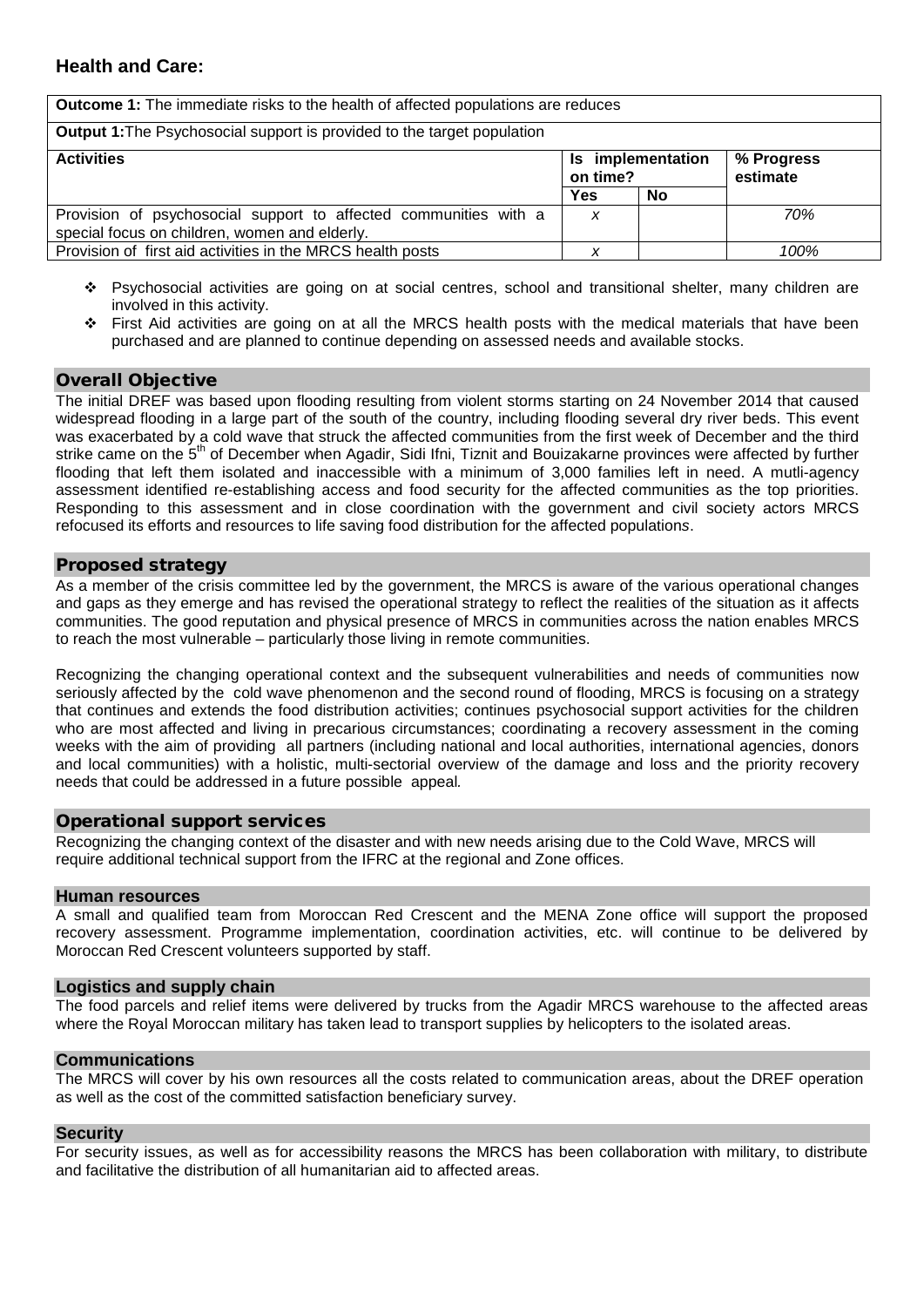#### **Planning, monitoring, evaluation, & reporting (PMER)**

A joined PMER and Communications training has taken place on December 08-11, 2014 to provide MRCS HQ and branches mainly involved in the floods operation with knowledge and tools for Result Based monitoring and reporting as well as beneficiary satisfaction survey. Currently, the questionnaire for the survey is being designed and the survey itself will take place during the month of February.

The IFRC continues to engage and have open communications with MRCS and where possible the beneficiaries, to ensure a continuous improvement in the efficiency, effectiveness, relevance, sustainability, accountability and impact of the assistance delivered. A Final Report will be made available three months after the end of the operation (March 24, 2015) and the relevant evaluation made of assistance provided.

## C. Budget

- Please click **[here](#page-6-0)** to see the **Standard Interim Appeal Report.**
- Please click **[here](#page-9-0)** to see the **Revised Budget**

| Reference<br>documents<br>$\mathbf{N}$ | <b>Contact in the IFRC North Africa Office: Dr Muftah Etwileb, head of Regional</b><br>Delegation, Tunis, Tel: +216 58 510 800; Email: muftah.etwilb@ifrc.org                                                     |
|----------------------------------------|-------------------------------------------------------------------------------------------------------------------------------------------------------------------------------------------------------------------|
| Click here for:                        | For further information specifically related to this operation please contact:                                                                                                                                    |
| <b>DREF</b><br><b>Operation1</b>       | In the National Society:<br>Dr Mohammed BENDALI, HoD Aid in Disaster Management, Moroccan Red Crescent<br>Tel: +212661998761, Email: bendalimed@gmail.com                                                         |
|                                        | In IFRC MENA Zone:<br>Mireille CHARARA:<br>Management officer, Phone: +961 71 802 918,<br>Disaster<br>Email: mireille.charara@ifrc.org                                                                            |
|                                        | In IFRC MENA Zone For Resource Mobilization and Pledges:<br>Samah HASSOUN: Senior resource Mobilisation officer, Phone +961 70 480 488,<br>Email: Samah.hassoun@ifrc.org                                          |
|                                        | In IFRC MENA Zone For Performance and Accountability (planning, monitoring,<br>evaluation and reporting enquiries)<br>Nadine Haddad: Senior PMER Officer; Phone: +961 70 802 775,<br>Email:nadine.haddad@ifrc.org |

## **How we work**

All IFRC assistance seeks to adhere to the **Code of Conduct** for the International Red Cross and Red Crescent Movement and Non-Governmental Organizations (NGO's) in Disaster Relief and the **Humanitarian Charter and Minimum Standards in Humanitarian Response (Sphere**) in delivering assistance to the most vulnerable. The IFRC's vision is to inspire**, encourage, facilitate and promote at all times all forms of humanitarian activities** by National Societies, with a view to **preventing and alleviating human suffering**, and thereby contributing to the maintenance and promotion of human dignity and peace in the world.

The IFRC's work is guided by Strategy 2020 which puts forward three strategic aims:



Save lives. protect livelihoods, and strengthen recovery from disaster and crises.





Promote SOCial inclusion and a culture of non-violence and peace.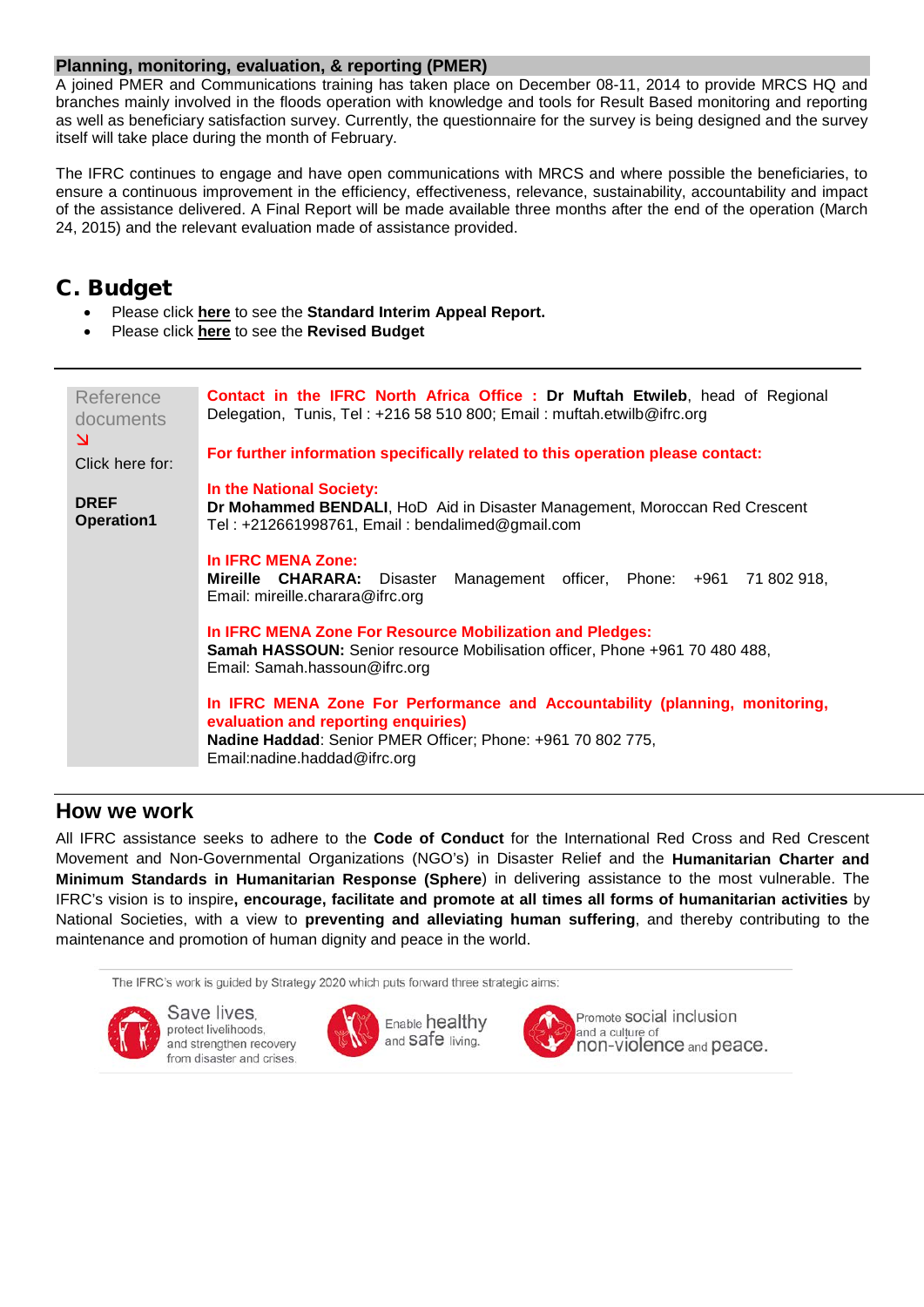#### <span id="page-6-0"></span>**Disaster Response Financial Report**

MDRMA006 - Morocco - Flash Flood Timeframe: 28 Nov 14 to 28 Feb 15 Appeal Launch Date: 28 Nov 14 Interim Report

| <b>Selected Parameters</b>                             |                |               |         |  |  |  |  |
|--------------------------------------------------------|----------------|---------------|---------|--|--|--|--|
| Reporting Timeframe 2014/11-2014/12 Programme MDRMA006 |                |               |         |  |  |  |  |
| <b>Budget Timeframe</b>                                | 2014/11-2015/2 | <b>Budget</b> | BUDGET9 |  |  |  |  |
| Split by funding source                                |                | Project       | $\star$ |  |  |  |  |
| Subsector:                                             | $\star$        |               |         |  |  |  |  |
| All figures are in Swiss Francs (CHF)                  |                |               |         |  |  |  |  |

## **I. Funding**

|                             | Raise<br>humanitarian<br>standards | Grow RC/RC<br>services for<br>vulnerable<br>people | Strengthen RC/<br><b>RC</b> contribution<br>to development | Heighten<br>influence and<br>support for<br><b>RC/RC</b> work | Joint working<br>and<br>accountability | <b>TOTAL</b> | <b>Deferred</b><br>Income |
|-----------------------------|------------------------------------|----------------------------------------------------|------------------------------------------------------------|---------------------------------------------------------------|----------------------------------------|--------------|---------------------------|
| A. Budget                   |                                    | 245,067                                            |                                                            |                                                               |                                        | 245,067      |                           |
| <b>B. Opening Balance</b>   |                                    |                                                    |                                                            |                                                               |                                        |              |                           |
| Income                      |                                    |                                                    |                                                            |                                                               |                                        |              |                           |
| Other Income                |                                    |                                                    |                                                            |                                                               |                                        |              |                           |
| <b>DREF Allocations</b>     |                                    | 245,067                                            |                                                            |                                                               |                                        | 245,067      |                           |
| C4. Other Income            |                                    | 245,067                                            |                                                            |                                                               |                                        | 245,067      |                           |
| C. Total Income = SUM(C1C4) |                                    | 245,067                                            |                                                            |                                                               |                                        | 245,067      |                           |
| D. Total Funding = $B + C$  |                                    | 245,067                                            |                                                            |                                                               |                                        | 245,067      |                           |

\* Funding source data based on information provided by the donor

## **II. Movement of Funds**

|                                    | Raise<br>humanitarian<br>standards | <b>Grow RC/RC</b><br>services for<br>vulnerable<br>people | Strengthen RC/<br><b>RC</b> contribution<br>to development | Heighten<br>influence and<br>support for<br><b>RC/RC work</b> | Joint working<br>and<br>accountability | <b>TOTAL</b> | <b>Deferred</b><br>Income |
|------------------------------------|------------------------------------|-----------------------------------------------------------|------------------------------------------------------------|---------------------------------------------------------------|----------------------------------------|--------------|---------------------------|
| <b>B. Opening Balance</b>          |                                    |                                                           |                                                            |                                                               |                                        |              |                           |
| C. Income                          |                                    | 245.067                                                   |                                                            |                                                               |                                        | 245,067      |                           |
| E. Expenditure                     |                                    | $-165,096$                                                |                                                            |                                                               |                                        | $-165,096$   |                           |
| F. Closing Balance = $(B + C + E)$ |                                    | 79.971                                                    |                                                            |                                                               |                                        | 79.971       |                           |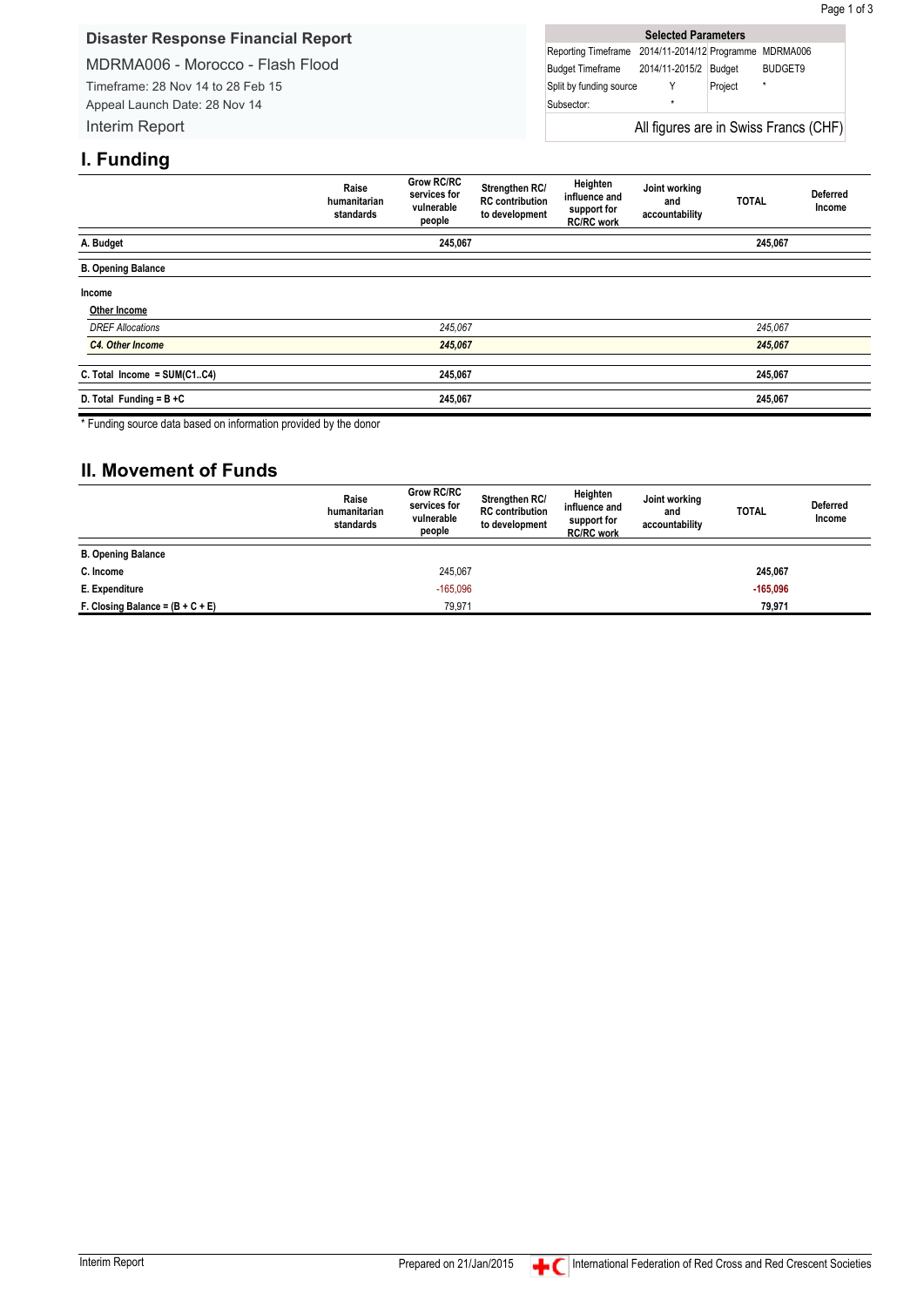#### **Disaster Response Financial Report**

MDRMA006 - Morocco - Flash Flood Timeframe: 28 Nov 14 to 28 Feb 15 Appeal Launch Date: 28 Nov 14

**Selected Parameters** Reporting Timeframe 2014/11-2014/12 Programme MDRMA006 Budget Timeframe 2014/11-2015/2 Budget BUDGET9 Split by funding source Y Project Subsector: All figures are in Swiss Francs (CHF)

## **III. Expenditure**

Interim Report

|                                                 | Expenditure   |                                    |                                                    |                                                     |                                                         |                                        |              |            |
|-------------------------------------------------|---------------|------------------------------------|----------------------------------------------------|-----------------------------------------------------|---------------------------------------------------------|----------------------------------------|--------------|------------|
| <b>Account Groups</b>                           | <b>Budget</b> | Raise<br>humanitarian<br>standards | Grow RC/RC<br>services for<br>vulnerable<br>people | Strengthen RC/<br>RC contribution<br>to development | Heighten<br>influence and<br>support for RC/<br>RC work | Joint working<br>and<br>accountability | <b>TOTAL</b> | Variance   |
|                                                 | Α             |                                    |                                                    |                                                     |                                                         |                                        | в            | $A - B$    |
| <b>BUDGET (C)</b>                               |               |                                    | 245,067                                            |                                                     |                                                         |                                        | 245,067      |            |
| <b>Relief items, Construction, Supplies</b>     |               |                                    |                                                    |                                                     |                                                         |                                        |              |            |
| Clothing & Textiles                             | 39,390        |                                    |                                                    |                                                     |                                                         |                                        |              | 39,390     |
| Food                                            | 148,120       |                                    |                                                    |                                                     |                                                         |                                        |              | 148,120    |
| Medical & First Aid                             | 2,500         |                                    |                                                    |                                                     |                                                         |                                        |              | 2,500      |
| <b>Total Relief items, Construction, Sup</b>    | 190,010       |                                    |                                                    |                                                     |                                                         |                                        |              | 190,010    |
| Logistics, Transport & Storage                  |               |                                    |                                                    |                                                     |                                                         |                                        |              |            |
| Distribution & Monitoring                       | 2,500         |                                    |                                                    |                                                     |                                                         |                                        |              | 2,500      |
| Transport & Vehicles Costs                      | 4,000         |                                    |                                                    |                                                     |                                                         |                                        |              | 4,000      |
| <b>Total Logistics, Transport &amp; Storage</b> | 6,500         |                                    |                                                    |                                                     |                                                         |                                        |              | 6,500      |
| Personnel                                       |               |                                    |                                                    |                                                     |                                                         |                                        |              |            |
| National Society Staff                          | 2,000         |                                    |                                                    |                                                     |                                                         |                                        |              | 2,000      |
| Volunteers                                      | 7,410         |                                    | 195                                                |                                                     |                                                         |                                        | 195          | 7,215      |
| <b>Total Personnel</b>                          | 9,410         |                                    | 195                                                |                                                     |                                                         |                                        | 195          | 9,215      |
| <b>Workshops &amp; Training</b>                 |               |                                    |                                                    |                                                     |                                                         |                                        |              |            |
| Workshops & Training                            | 12,000        |                                    |                                                    |                                                     |                                                         |                                        |              | 12,000     |
| <b>Total Workshops &amp; Training</b>           | 12,000        |                                    |                                                    |                                                     |                                                         |                                        |              | 12,000     |
| <b>General Expenditure</b>                      |               |                                    |                                                    |                                                     |                                                         |                                        |              |            |
| Travel                                          | 8,500         |                                    |                                                    |                                                     |                                                         |                                        |              | 8,500      |
| Office Costs                                    | 2,000         |                                    |                                                    |                                                     |                                                         |                                        |              | 2,000      |
| Communications                                  | 1,000         |                                    |                                                    |                                                     |                                                         |                                        |              | 1,000      |
| <b>Financial Charges</b>                        | 690           |                                    | 117                                                |                                                     |                                                         |                                        | 117          | 573        |
| <b>Total General Expenditure</b>                | 12,190        |                                    | 117                                                |                                                     |                                                         |                                        | 117          | 12,073     |
| <b>Operational Provisions</b>                   |               |                                    |                                                    |                                                     |                                                         |                                        |              |            |
| <b>Operational Provisions</b>                   |               |                                    | 154,707                                            |                                                     |                                                         |                                        | 154,707      | $-154,707$ |
| <b>Total Operational Provisions</b>             |               |                                    | 154,707                                            |                                                     |                                                         |                                        | 154,707      | $-154,707$ |
| <b>Indirect Costs</b>                           |               |                                    |                                                    |                                                     |                                                         |                                        |              |            |
| Programme & Services Support Recove             | 14,957        |                                    | 10,076                                             |                                                     |                                                         |                                        | 10,076       | 4,881      |
| <b>Total Indirect Costs</b>                     | 14,957        |                                    | 10,076                                             |                                                     |                                                         |                                        | 10,076       | 4,881      |
| <b>TOTAL EXPENDITURE (D)</b>                    | 245,067       |                                    | 165,096                                            |                                                     |                                                         |                                        | 165,096      | 79,972     |
| VARIANCE (C - D)                                |               |                                    | 79,972                                             |                                                     |                                                         |                                        | 79,972       |            |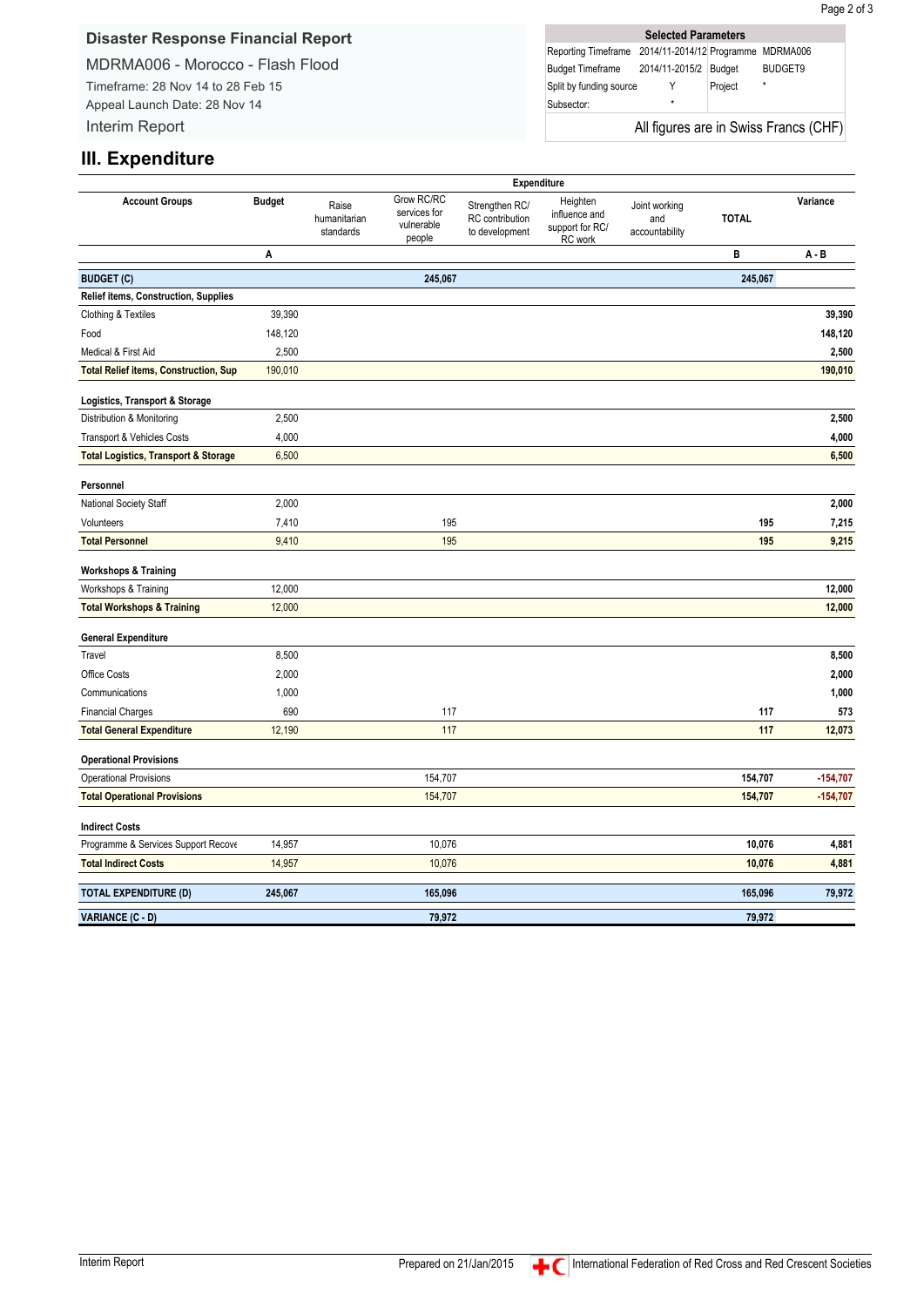Page 3 of 3

### **Disaster Response Financial Report**

MDRMA006 - Morocco - Flash Flood Timeframe: 28 Nov 14 to 28 Feb 15 Appeal Launch Date: 28 Nov 14 Interim Report

**Selected Parameters** Reporting Timeframe 2014/11-2014/12 Programme MDRMA006 Budget Timeframe 2014/11-2015/2 Budget BUDGET9 Split by funding source Y Project Subsector: All figures are in Swiss Francs (CHF)

### **IV. Breakdown by subsector**

| <b>Business Line / Sub-sector</b>               | <b>Budget</b> | Opening<br>Balance | Income  | Funding | Expenditure | Closing<br>Balance | Deferred<br>Income |
|-------------------------------------------------|---------------|--------------------|---------|---------|-------------|--------------------|--------------------|
| BL2 - Grow RC/RC services for vulnerable people |               |                    |         |         |             |                    |                    |
| Disaster response                               | 245.067       |                    | 245.067 | 245.067 | 165.096     | 79.971             |                    |
| Subtotal BL2                                    | 245.067       |                    | 245.067 | 245.067 | 165.096     | 79.971             |                    |
| <b>GRAND TOTAL</b>                              | 245,067       |                    | 245,067 | 245.067 | 165.096     | 79,971             |                    |